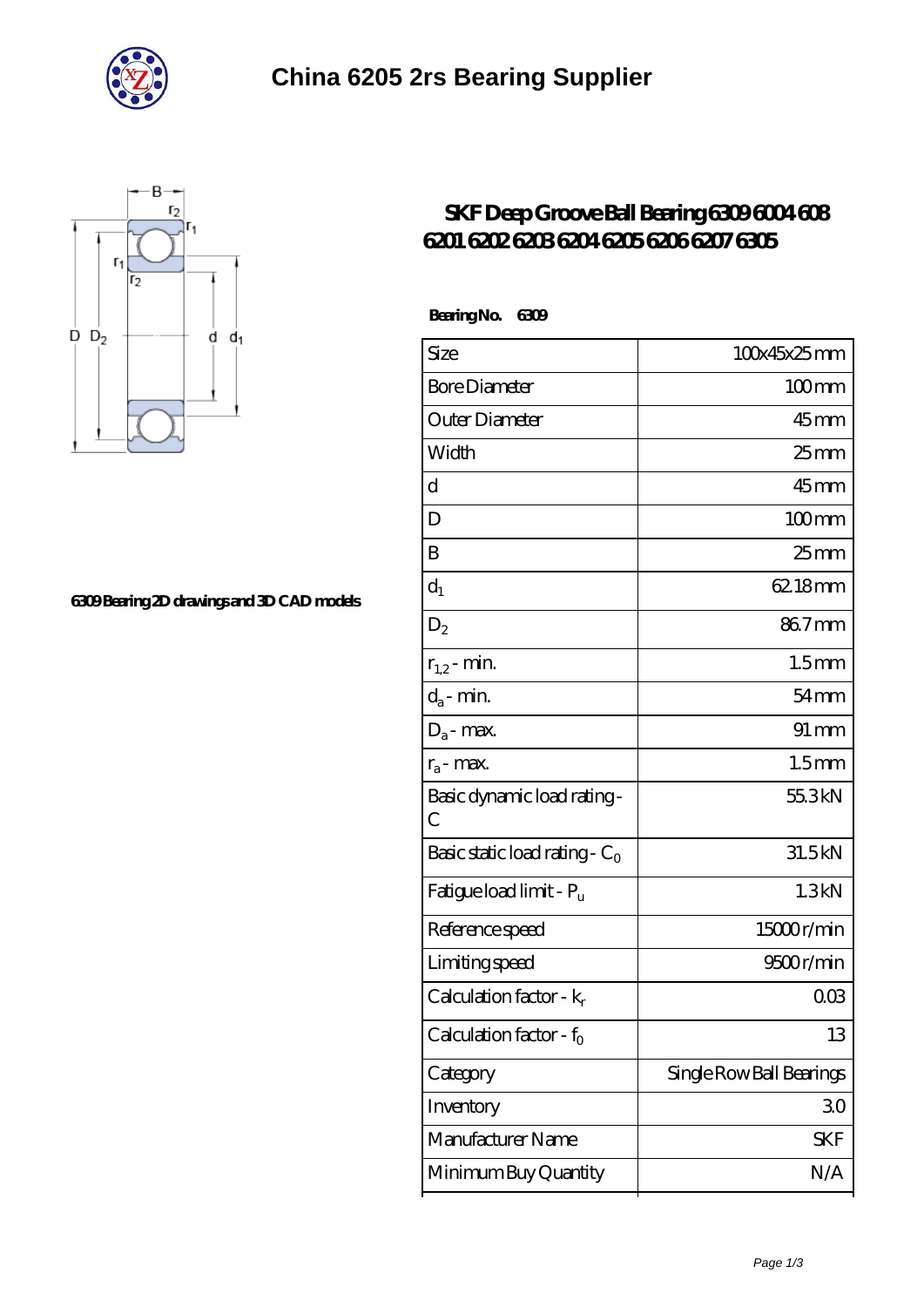

## **[China 6205 2rs Bearing Supplier](https://m.bluffsarts.org)**

| Weight / Kilogram                  | 083                                                                                                                                                                           |
|------------------------------------|-------------------------------------------------------------------------------------------------------------------------------------------------------------------------------|
| Product Group                      | <b>BOO308</b>                                                                                                                                                                 |
| Enclosure                          | Open                                                                                                                                                                          |
| Precision Class                    | ABEC 1   ISO PO                                                                                                                                                               |
| Maximum Capacity / Filling<br>Slot | No                                                                                                                                                                            |
| Rolling Element                    | <b>Ball Bearing</b>                                                                                                                                                           |
| Snap Ring                          | No                                                                                                                                                                            |
| <b>Internal Special Features</b>   | No                                                                                                                                                                            |
| Cage Material                      | Steel                                                                                                                                                                         |
| <b>Internal Clearance</b>          | CO-Medium                                                                                                                                                                     |
| Inch - Metric                      | Metric                                                                                                                                                                        |
| Long Description                   | 45MM Bore: 100MM<br>Outside Diameter; 25MM<br>Outer Race Diameter;<br>Open; Ball Bearing; ABEC 1<br>ISO PO, No Filling Slot; No<br>Snap Ring, No Internal<br>Special Features |
| Category                           | Single Row Ball Bearing                                                                                                                                                       |
| <b>UNSPSC</b>                      | 31171504                                                                                                                                                                      |
| Harmonized Tariff Code             | 8482105068                                                                                                                                                                    |
| Noun                               | Bearing                                                                                                                                                                       |
| Keyword String                     | Ball                                                                                                                                                                          |
| Manufacturer URL                   | http://www.skf.com                                                                                                                                                            |
| Manufacturer Item Number           | 6309                                                                                                                                                                          |
| Weight / LBS                       | 1.83                                                                                                                                                                          |
| Outside Diameter                   | 3937Inch   100Millimeter                                                                                                                                                      |
| Outer Race Width                   | 0984 Inch   25 Millimeter                                                                                                                                                     |
| Bore                               | 1.772Inch   45 Millimeter                                                                                                                                                     |
| $d_1$                              | 62.18mm                                                                                                                                                                       |
| $D_2$                              | 867mm                                                                                                                                                                         |
| $r_{1,2}$ min.                     | 1.5 <sub>mm</sub>                                                                                                                                                             |
| $d_{a}$ min.                       | $54 \text{mm}$                                                                                                                                                                |
|                                    |                                                                                                                                                                               |